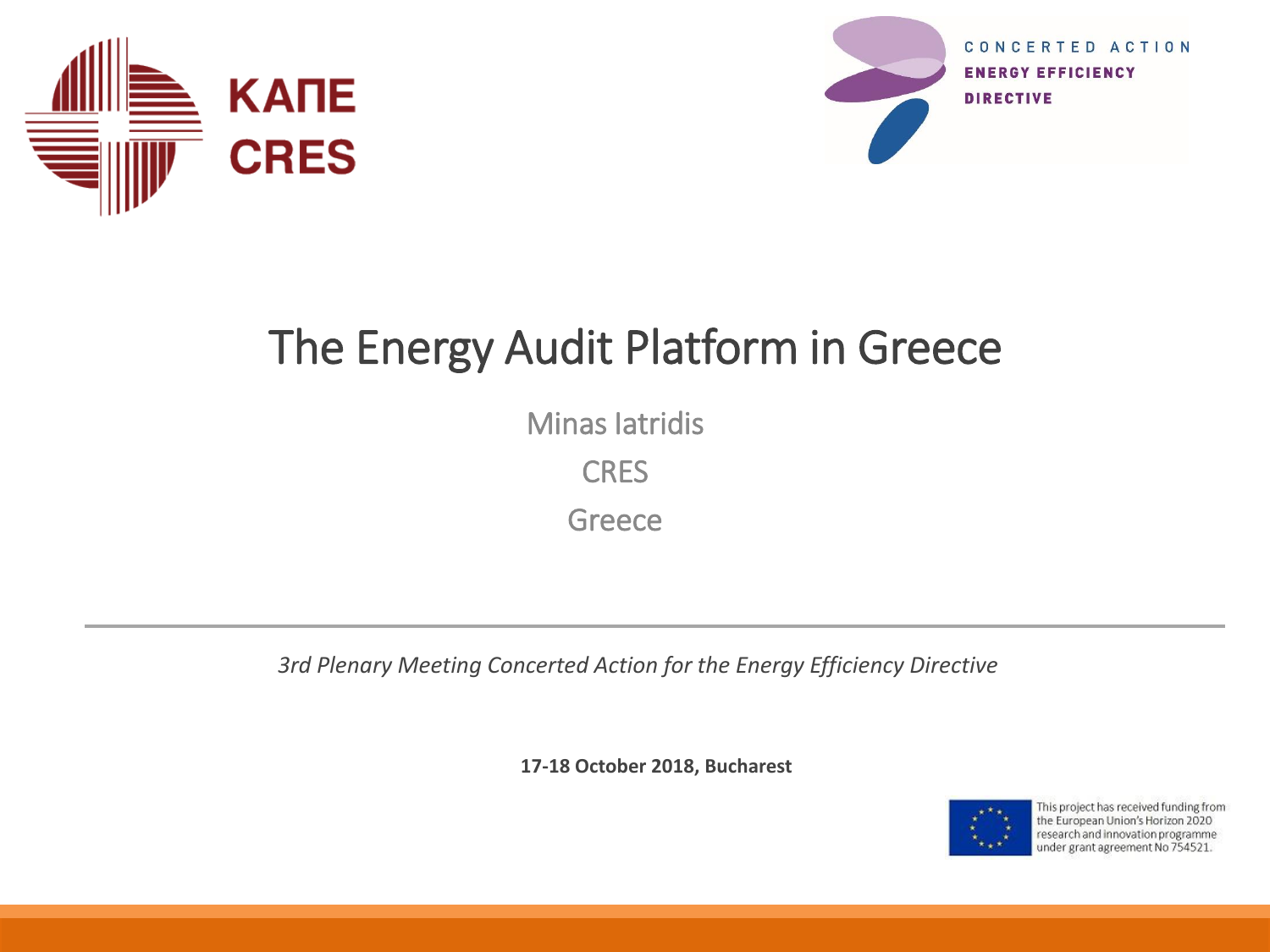#### **Article 8 of EED : Energy audits and energy management systems**

The Energy Audit Platform was developed based on the Ministerial Decision No. 175275/30.05.2018:

"*Qualification and Certification Systems for Energy Auditors. Registry of Energy Auditors and Energy Audit Platform".*

Deriving from the National Energy Law 4342/2015, Art. 10, which is the transposition of EED.

Competent authority:

Special Secretariat of Inspectorate of the **Hellenic Ministry of Environment & Energy**, Department of Energy Inspection North and South Sectors



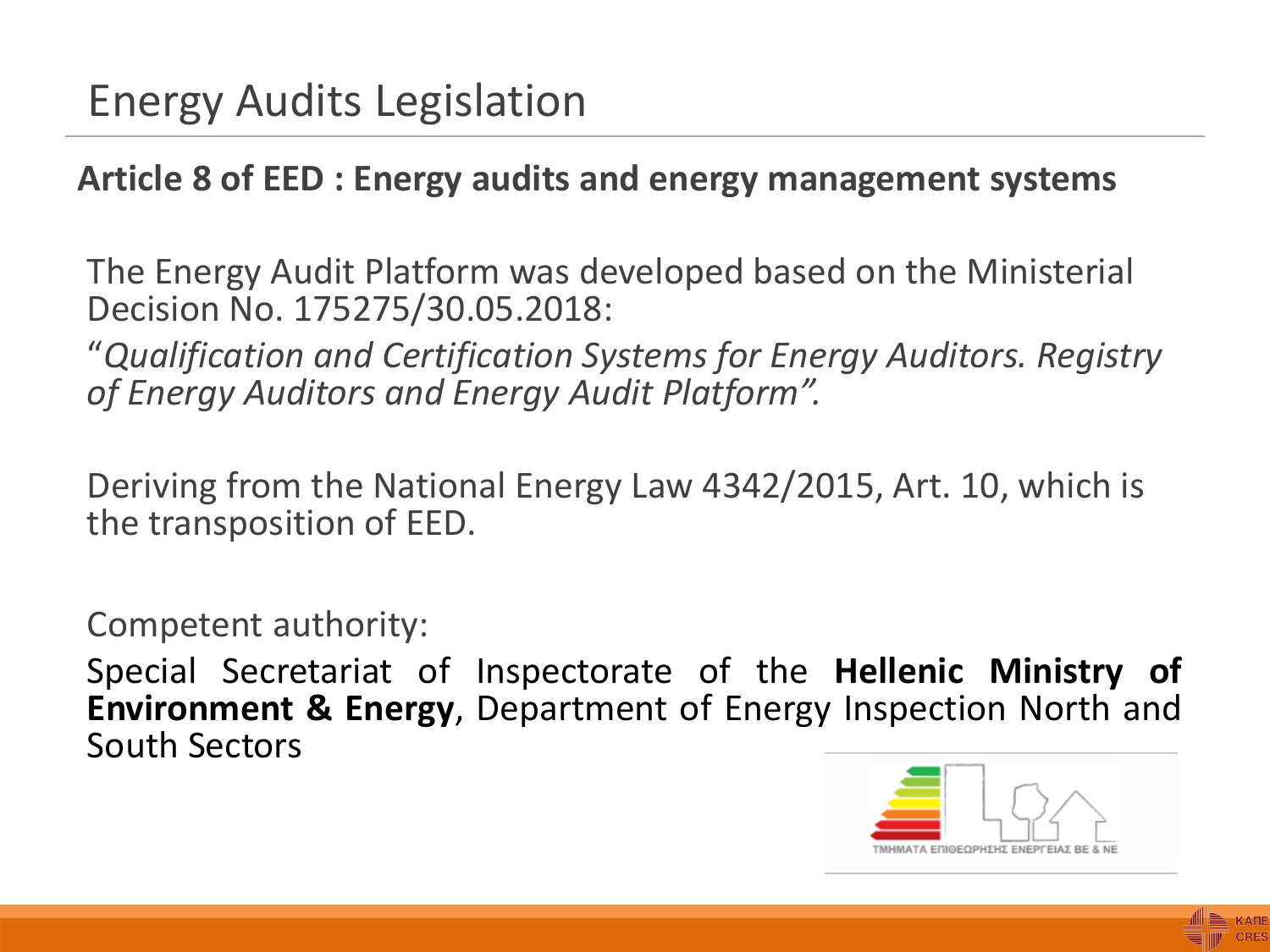#### Energy Audit Platform Design Goals



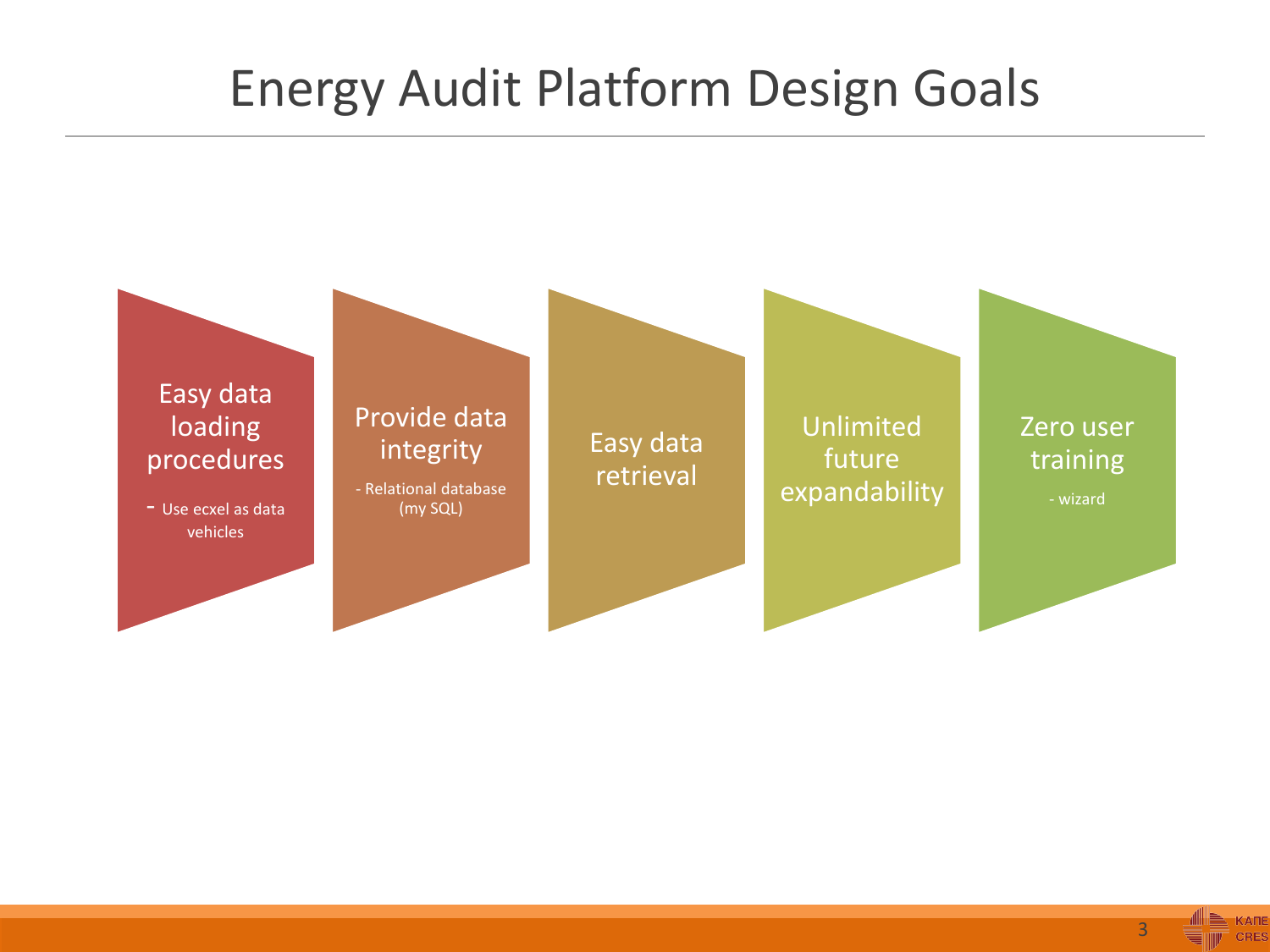### How It Works

- The energy audit report and all required statements, supporting documents, certificates, etc. are submitted through file uploading. These data are not displayed in screens of the platform and therefore they are not processable by the system.
- Main features of the energy audit are introduced as input data displayed in screens of the platform, so it is technically feasible for the system to compile energy consumption or energy savings reports per year, per regional module, per use, technology (typology), type of energy source, etc.
- The system randomly selects submitted audits by obliged parties for evaluation and control (5% each year).
- The system enables the procedure of conformity of the energy audits in case the obliged party and the energy auditor need to modify/recall them.

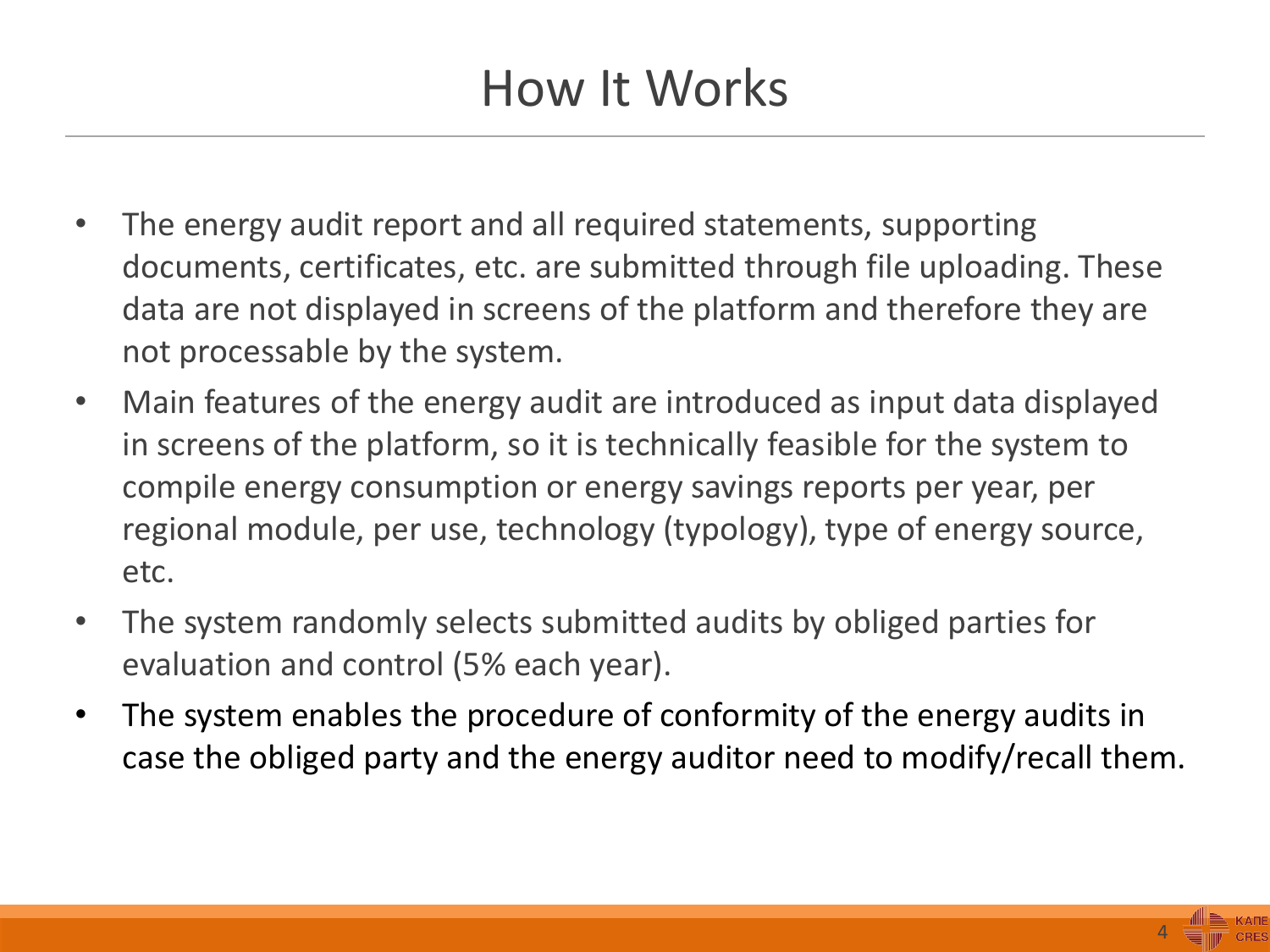## Input Data

- Information concerning the obliged party and the energy auditor (e.g. VAT, Auditor's Registry No., dates of the energy audit, regional module, etc.)
- Description of boundaries (e.g. site limits, information on the use and number of buildings / installations / fleet of vehicles included in the energy audit, etc.).
- The total surface area
- Main indicators of production / activity and the size of the obliged enterprise
- **Total installed power capacity (electrical, thermal)**
- **Total Energy Consumption**
- **Consumption per use (heating, cooling, lighting, etc.)**
- **Consumption by type of energy product (electricity, heating , diesel, natural gas)**
- **Installed capacity of RES or/ and CHP**
- **Total CO<sup>2</sup> emissions**
- **The existence of an Energy or Environmental Management System that includes energy audits**

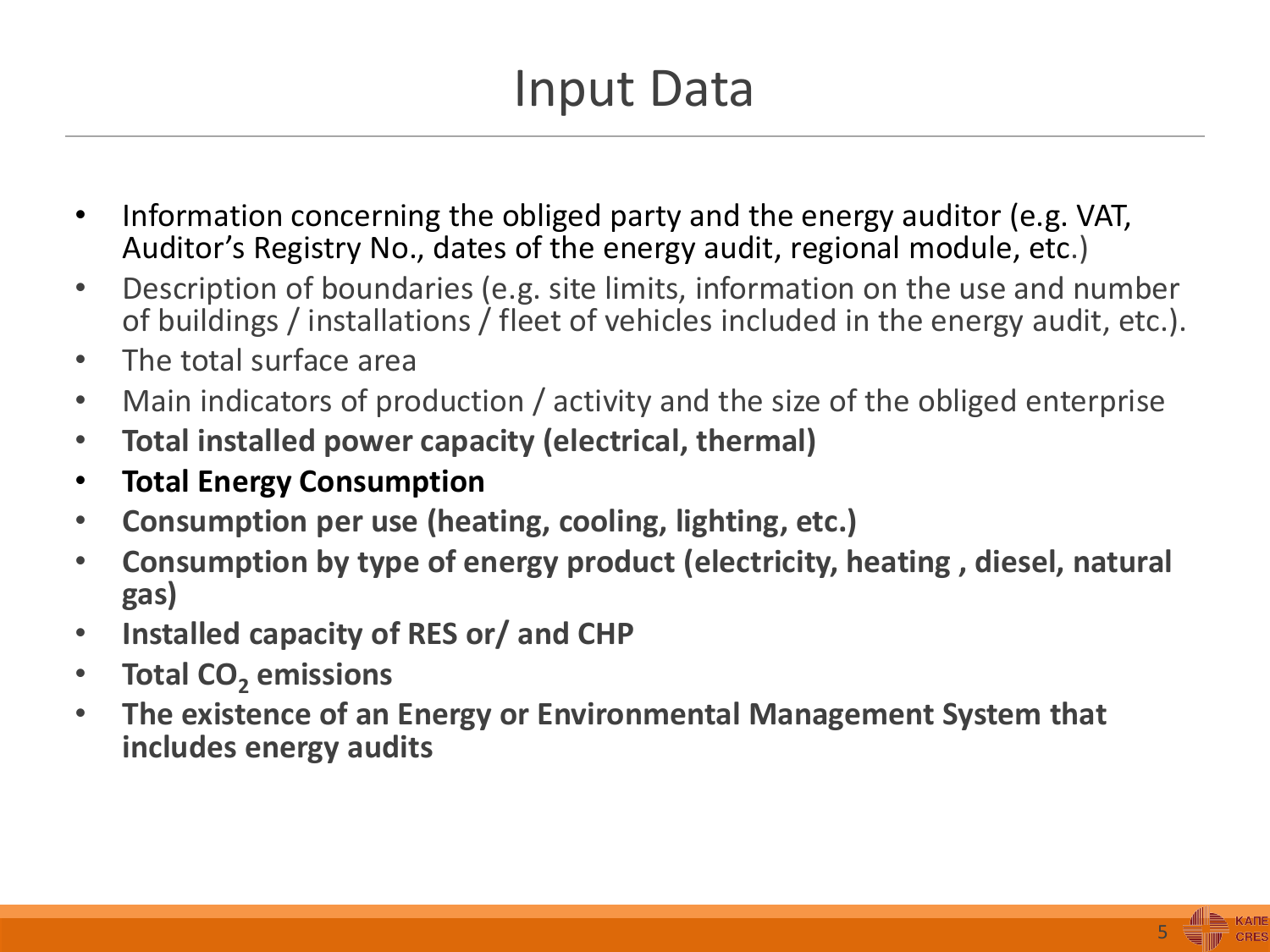## Input Data for each proposed Intervention

- Title & a Short description of the proposed ESM
- Primary baseline consumption (toe/year)
- Final baseline consumption (toe/year)
- RES production (toe/year)
- Final energy savings (toe/year)
- Annual energy cost savings (€/year)
- CO<sub>2</sub> reduction
- $CAPEX$  ( $\varepsilon$ )
- Subsidy  $(\epsilon)$

| $\lambda$<br>Αλλαγή Στοιχείων Μέτρου Εξοικονόμησης                                                                         |                                |  |                                                           |                                 |                                                            |                                               |        |                                |         |  |                      |
|----------------------------------------------------------------------------------------------------------------------------|--------------------------------|--|-----------------------------------------------------------|---------------------------------|------------------------------------------------------------|-----------------------------------------------|--------|--------------------------------|---------|--|----------------------|
| $\alpha/\alpha$ :                                                                                                          | 142                            |  |                                                           |                                 | α/α ομοειδούς<br>115<br>εγκατάστασης:                      |                                               |        |                                |         |  |                      |
| Επιλογή<br>Τυπολογίας                                                                                                      | Biomass CHP                    |  |                                                           |                                 |                                                            | Διάρκεια ζωής<br>12<br>(μήνες): *             |        |                                |         |  |                      |
| Ενεργειακό προϊόν<br>πριν την εφαρμογή<br>του μέτρου: *                                                                    | 10.01:Απόβλητα (μη ανανεώσιμα) |  |                                                           | ۰                               | Ενεργειακό<br>προϊόν μετά την<br>εφαρμογή του<br>μέτρου: * |                                               |        | 10.01:Απόβλητα (μη ανανεώσιμα) |         |  | $\blacktriangledown$ |
| Περιγραφή<br>μέτρου: *                                                                                                     |                                |  |                                                           |                                 |                                                            |                                               |        |                                |         |  |                      |
| Συνολικό κόστος υλοποίησης (ευρώ): *                                                                                       |                                |  | 10000.12                                                  |                                 |                                                            | Ποσό επιδότησης μέτρου (ευρώ): *              |        |                                | 1.00    |  |                      |
| RES:Παραγωγή ενέργειας από ΑΠΕ (toe/έτος): *                                                                               |                                |  | 45.45                                                     |                                 |                                                            | Τελική Κατανάλωση γραμμής βάσης (toe/έτος): * |        |                                | 1000.12 |  |                      |
| [PES]Εξοικονόμηση πρωτογενούς ενέργειας (toe/έτος): *                                                                      |                                |  | 100.12                                                    |                                 | Τελική Εξοικονόνηση ενέργειας (toe/έτος): *                |                                               |        | 50.00                          |         |  |                      |
| Ετήσιο οικονομικό όφελος (ευρώ/έτος) *                                                                                     |                                |  | 500.12                                                    |                                 | Μείωση εκπομπών CO2e (tonCO2e/έτος) *                      |                                               |        | 48.12                          |         |  |                      |
| Μείωση της κατανάλωσης ανά μονάδα παραγόμενου προϊόντος (toe_production/k€): *                                             |                                |  | 1.00                                                      |                                 | Αξία παραγόμενου προϊόντος (k€/έτος):                      |                                               |        | 222.00                         |         |  |                      |
| Δείκτες Απόδοσης Μέτρου                                                                                                    |                                |  |                                                           |                                 |                                                            |                                               |        |                                |         |  |                      |
| Κόστος Εξοικονόμησης Ενέργειας (CAPEX PES [€/toe]):<br>CAPEX CO2e:Κόστος μείωσης εκπομπών CO2e (€/(tonCO2e/έτος):<br>99.88 |                                |  |                                                           |                                 |                                                            |                                               | 207.82 |                                |         |  |                      |
| ΕΟΙ:Βελτίωση ενεργειακής απόδοσης (%):<br>10.01                                                                            |                                |  |                                                           | ΡΒΤ:Χρόνος αποπληρωμής (μήνες): |                                                            |                                               |        | 239.95                         |         |  |                      |
| CCF:Αθροιστική ταμειακή ροή (ευρώ):<br>$-9500.00$                                                                          |                                |  | SPCS: Μερίδιο του επιχορηγούμενου κόστους του μέτρου (%): |                                 |                                                            |                                               | 0.00   |                                |         |  |                      |
| ΕΙR:Μείωση της έντασης ενέργειας (toe/k€)<br>0.45                                                                          |                                |  | REU:Χρήση ανανεώσιμων πηγών ενέργειας (%)                 |                                 |                                                            |                                               | 45.40  |                                |         |  |                      |
| Αποθήκευση                                                                                                                 | Κλείσιμο                       |  |                                                           |                                 |                                                            |                                               |        |                                |         |  |                      |

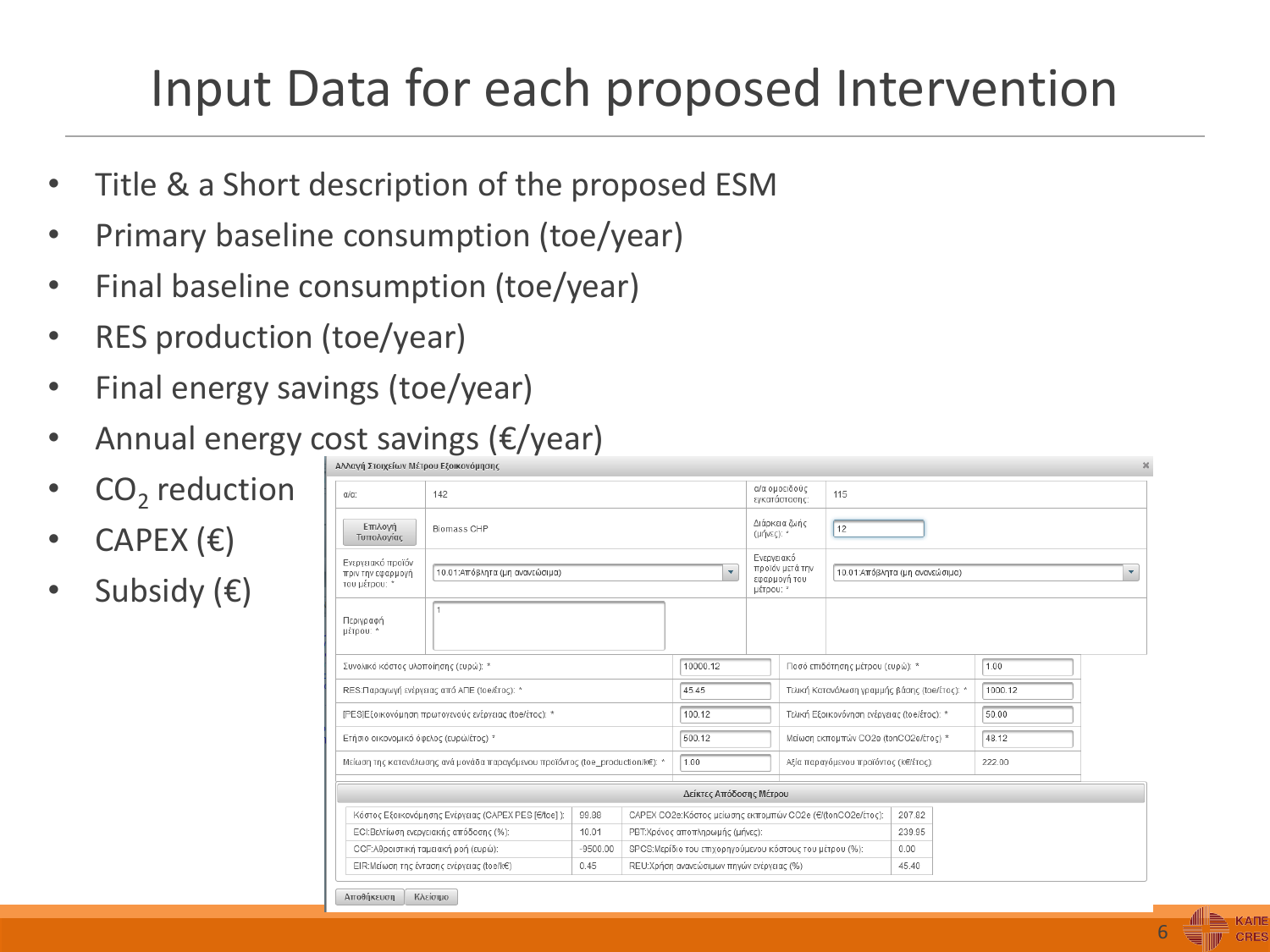## **Output Data - Energy Efficiency Indices**

| <b>Energy Efficiency Indices</b>                      |                                                                                                                                                                                               |
|-------------------------------------------------------|-----------------------------------------------------------------------------------------------------------------------------------------------------------------------------------------------|
| Energy Consumption Improvement (ECI) (%)              | $\text{ECI[}\%] = \frac{\text{PES}\left[\frac{10e}{y}\right]}{\text{Primary baseline consumption}\left[\frac{\text{to}e}{y}\right]} \times 100$                                               |
| Energy Intensity Reduction – EIR (toe/ $\epsilon$ )   | $EIR\left[\frac{toe}{k\epsilon}\right] = \frac{PES\left[\frac{toe}{y}\right]}{Output\left[\frac{k\epsilon}{n}\right]}$                                                                        |
| Simple Payback Time                                   | $\mathit{PBT}[y] = \frac{\mathit{CAPEX}[k \in \mathbf{R}]}{\mathit{Annual Energy Cost Savings}[k \in \mathbf{R}]}$                                                                            |
| Cumulative Cashflow $(\epsilon)$                      | $CCF[\mathbf{\epsilon}] = -CAPEX[\mathbf{\epsilon}] + (Annual Cost Savings \frac{\mathbf{\epsilon}}{v} \times Project \; Life time [y])$                                                      |
| Share of Project Cost Subsidized (%)                  | $SPCS[\%] = \frac{Subsidy [k \in ]}{CAPEX [k \in ]} \times 100$                                                                                                                               |
| Cost of Energy Savings ( $E/$ toe/year)               | $CES\left[\frac{k\epsilon}{\frac{toe}{v}}\right] = \frac{CAPEX[k\epsilon]}{PES\left[\frac{toe}{v}\right]}$                                                                                    |
| Cost of Carbon Savings ( $E/$ tCO <sub>2</sub> /year) | $\begin{aligned} \mathit{CCS}\left[\frac{k\epsilon}{tCO_{2\epsilon}}\right] = \frac{\mathit{CAPEX}[k\epsilon]}{\mathit{Carbon\,Savings}\left[\frac{tCO_{2\epsilon}}{v}\right]} \end{aligned}$ |
| Renewable Energy Use (%)                              | $REU[\%] = \frac{Renewable Energy\left[\frac{toe}{y}\right]}{PES\left[\frac{toe}{y}\right]} \times 100$                                                                                       |

7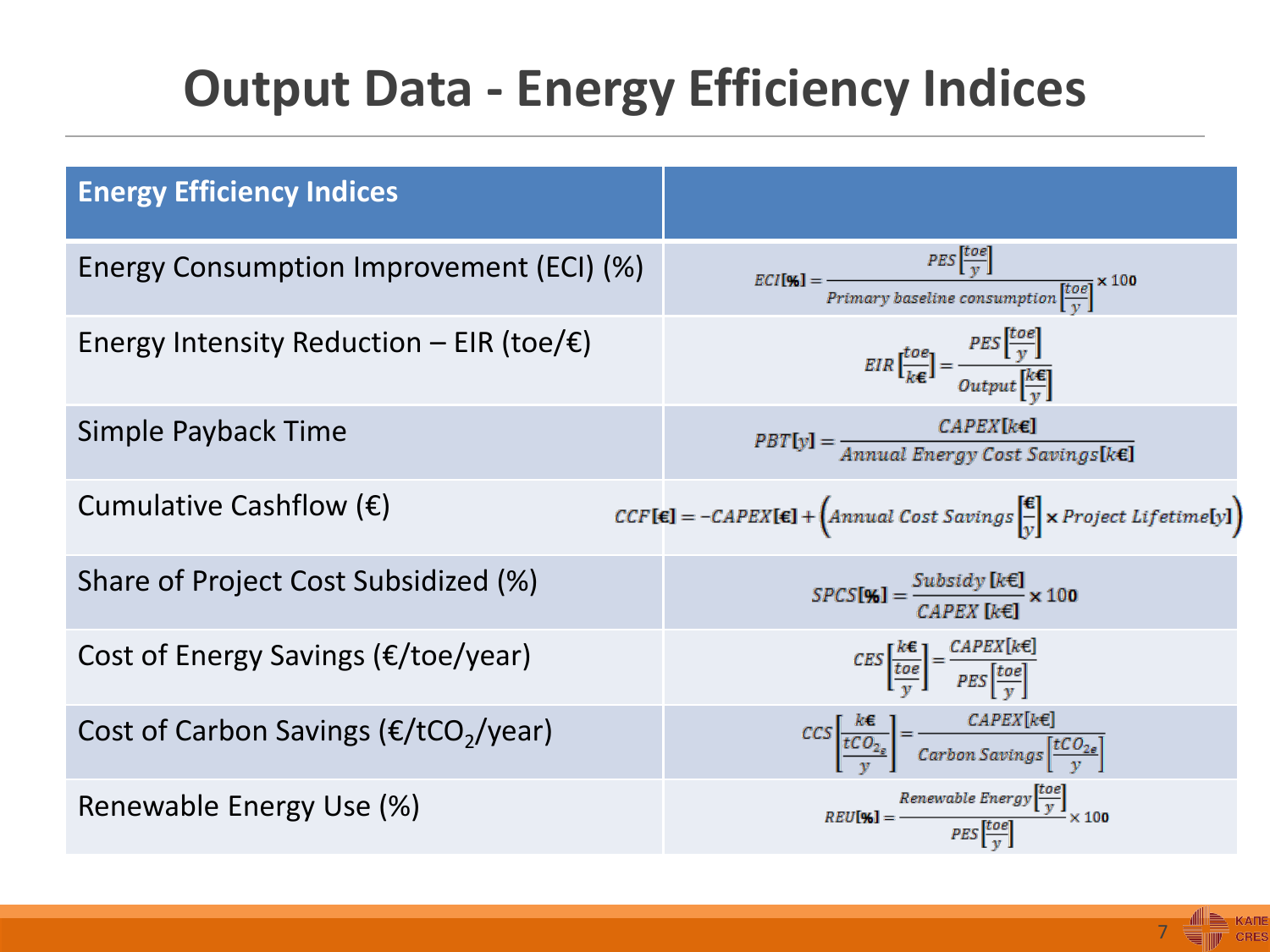# Energy Saving Measures (ESMs)

- Each proposed Energy Saving Measure (ESM) is described based on predefined typology (combination of typologies is allowed)
- Energy Efficiency Indices are provided for each ESM

|                                                     | Multiple Selection with Ctrl key |
|-----------------------------------------------------|----------------------------------|
| ▼ 00-03 : Alternative energy                        |                                  |
| ▼ 00-03-01: CHP                                     |                                  |
| 00-03-01-001 : Biomass CHP                          |                                  |
| 00-03-01-002 : Fossil fuel CHP                      |                                  |
| 00-03-01-003 : other                                |                                  |
| ▶ 00-03-02 : Renewable energy sources               |                                  |
| ▼ 00-03-03 : energy from waste                      |                                  |
| 00-03-03-001 : Anaerobic digestion                  |                                  |
| 00-03-03-002 : Incineration                         |                                  |
| 00-03-03-003 : energy from flue gas expansion       |                                  |
| 00-03-03-004 : by-product fuel                      |                                  |
| ▼ 00-02 : Service Technology                        |                                  |
| ▶ 00-02-01 : Building fabric                        |                                  |
| ▶ 00-02-02 : Building instrumentation and control   |                                  |
| ▶ 00-02-03 : Building services distribution systems |                                  |
| ▶ 00-02-04 : Lighting                               |                                  |
| ▼ 00-02-05 : Building Heating                       |                                  |
| 00-02-05-001: Boilers                               |                                  |
| 00-02-05-002 : Controls                             |                                  |
| 00-02-05-003 : Low temperature systems              |                                  |
| 00-02-05-004 : Heat recovery                        |                                  |
| 00-02-05-005 : Heating system                       |                                  |
| 00-02-05-006 : Radiators                            |                                  |

8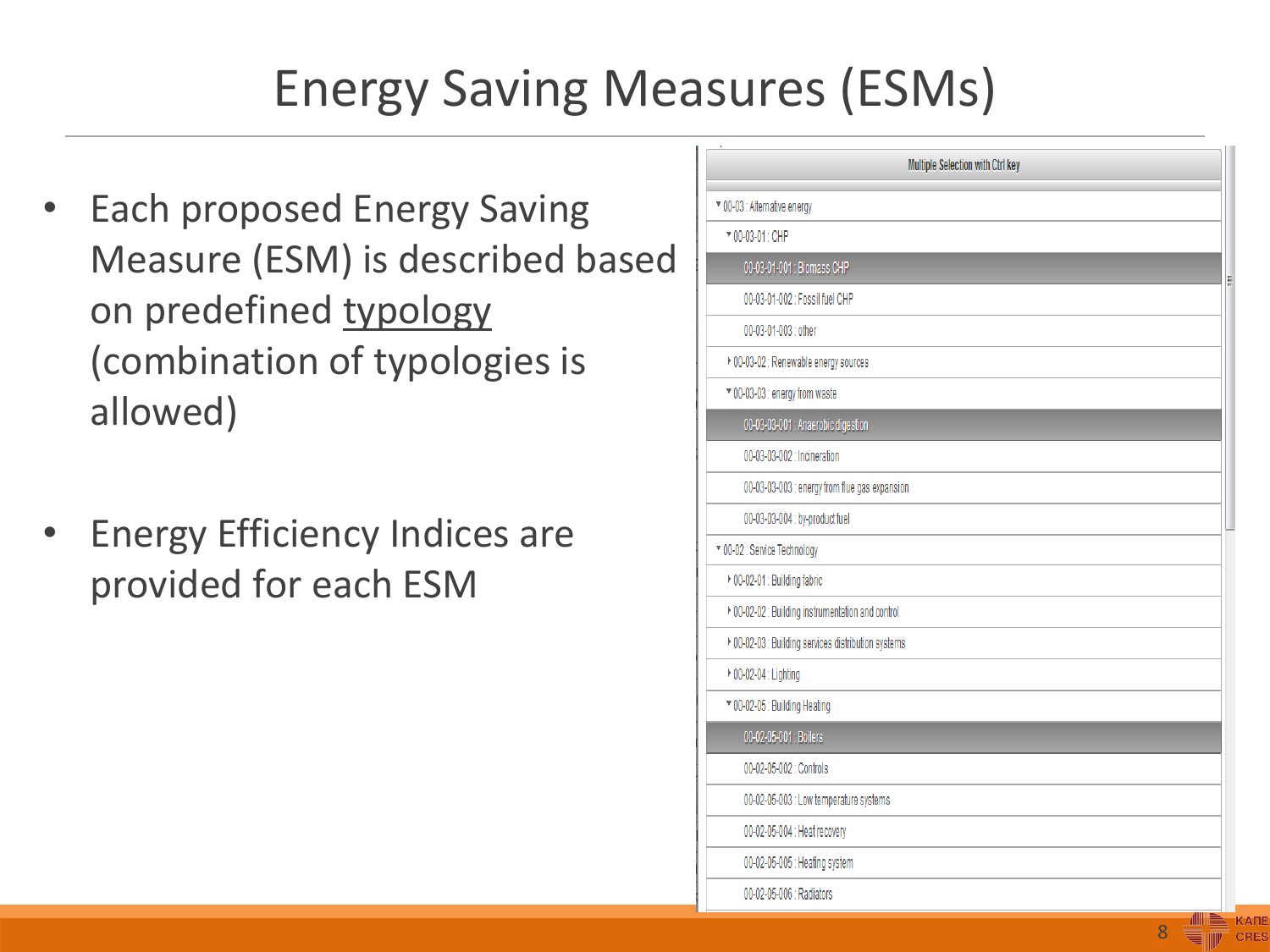## Benefits of the Platform

- $\checkmark$  Unlimited expandability, via updating of the parametric tables (i.e. addition of new typologies if the market develops a new technology).
- $\checkmark$  The system supports and hosts data both for proposed and actually implemented ESMs, thus enabling the Ministry to compile reliable and homogenized statistics for better monitoring of energy saving potential.
- $\checkmark$  The introduction of the combined typology in each ESM is considered as an innovative unique competitive advantage of the system.
- $\checkmark$  The system supports the procedure of conformity of energy audits, thus enabling the obliged party and the energy auditor to re-submit the requisite information in compliance with the regulations.

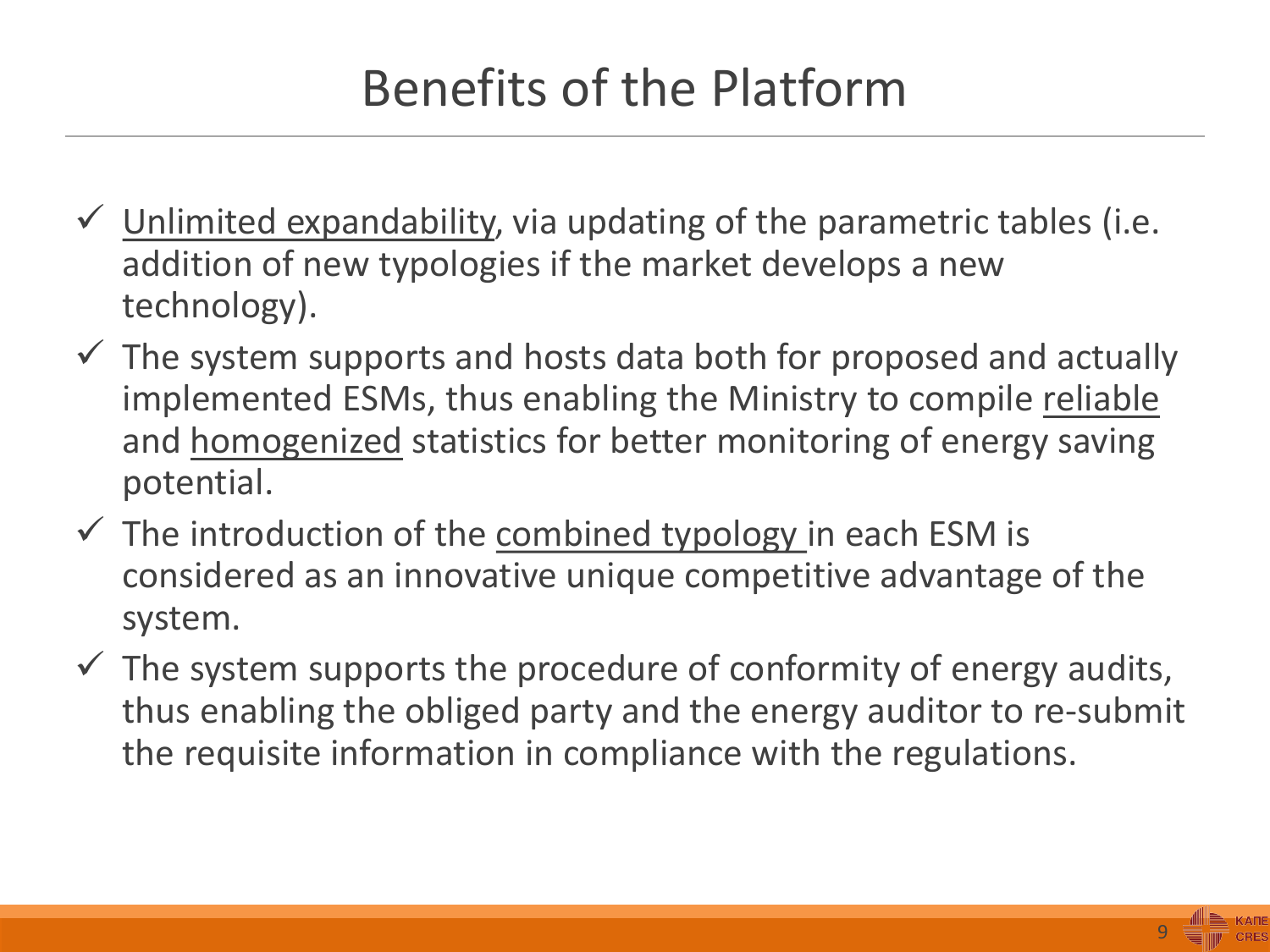#### Platform Interface

• Platform developed by CRES and requirements set by North and South Sectors of the Department of Energy Inspector of the Special Secretariat of Inspectorate of the Hellenic Ministry of Environment & Energy.

(active since 10/10/2018)

#### <https://www.buildingcert.gr/audits/>

|                                            | ☆<br>A https://www.buildingcert.gr/audits/                                                                                                                                                                                                                                                                                                                                                              | $\boldsymbol{\Theta}$ |
|--------------------------------------------|---------------------------------------------------------------------------------------------------------------------------------------------------------------------------------------------------------------------------------------------------------------------------------------------------------------------------------------------------------------------------------------------------------|-----------------------|
| mycres.cres.gr<br><b>Εξ</b> Εφαρμογές      |                                                                                                                                                                                                                                                                                                                                                                                                         |                       |
|                                            | $\checkmark$<br>ΑΡΧΕΙΟ ΕΝΕΡΓΕΙΑΚΩΝ ΕΛΕΓΧΩΝ<br>EPIBAAAONT<br><b>ENEPTEIAE</b><br>ΤΜΗΜΑΤΑ ΕΠΙΘΕΩΡΗΣΗΣ ΕΝΕΡΓΕΙΑΣ ΒΕ & ΝΕ                                                                                                                                                                                                                                                                                   |                       |
| $\Box$<br>ΑΡΧΙΚΗ ΣΕΛΙΔΑ                    | Καλώς ήρθατε στο πληροφοριακό σύστημα "ΑΡΧΕΙΟ ΕΝΕΡΓΕΙΑΚΩΝ" ΕΛΕΓΧΩΝ" (εφεξής «πλατφόρμα», έκδοση 1.0, 10/10/2018).                                                                                                                                                                                                                                                                                       |                       |
| Επιλογές                                   | Στην ηλεκτρονική πλατφόρμα δύναται να υποβάλει ενεργειακό έλεγχο κάθε φυσικό πρόσωπο (ΦΠ) που είναι ήδη εγγεγραμμένο ως Ενεργειακός Ελεγκτής στο "ΜΗΤΡΩΟ ΕΝΕΡΓΕΙΑΚΩΝ ΕΛΕΓΚΤΩΝ, καθώς και κάθε ΦΠ, το οποίο είναι νόμιμος εκπρό<br>επιχείρησης που εφαρμόζει σύστημα ενεργειακής ή περιβαλλοντικής διαχείρισης (ISO).                                                                                    |                       |
| Εγγραφή Ελεγχόμενων<br>Επιχειρήσεων με ISO | Εαν είστε υποψήφιος Εν. Ελεγκτής και θέλετε να εγγραφείτε στο "ΜΗΤΡΩΟ ΕΝΕΡΓΕΙΑΚΩΝ ΕΛΕΓΚΤΩΝ" δεν έχετε πρόσβαση στην πλατφόρμα.                                                                                                                                                                                                                                                                          |                       |
| Είσοδος στο σύστημα                        | Για να αποκτήσετε πρόσβαση στην πλατφόρμα, παρακαλούμε χρησιμοποιείστε τον σύνδεσμο "Μητρώο Ενεργειακών Ελεγκτών" και ακολουθήστε την προβλεπόμενη διαδικασία εγγραφής σας στο Μητρώο.                                                                                                                                                                                                                  |                       |
| Μητρώο Ενεργειακών<br>Ελεγκτών             | Εαν είστε νόμιμος εκπρόσωπος ελεγχόμενης επιχείρησης που εφαρμόζει σύστημα ενεργειακής ή περιβαλλοντικής διαχείρισης (ISO) και θέλετε να αποκτήσετε πρόσβαση στην πλατφόρμα, παρακαλούμε χρησιμοποιείστε τον σύνδεσμο "Εγγραφ                                                                                                                                                                           |                       |
|                                            | Νομοθεσία: ΟΔΗΓΙΑ 2012/27/ΕΕ, Ν. 4342/2015, Άρθρο 48 του Ν. 4409/2016 (ΦΕΚ Α' 136), Η υπ' αριθμ. οικ. 178679/04.07.2017 Απόφαση του Υπουργού και του Αν. Υπουργού Περιβάλλοντος και Ενέργειας (ΦΕΚ Β' 2337/10.07.2017)                                                                                                                                                                                  |                       |
|                                            | Πληροφοριακό Υλικό:<br>Συχνές Ερωτήσεις για τους Ενεργειακούς Ελεγκτές<br>Περισσότερες πληροφορίες και Οδηγός Ενεργειακών Ελέγχων<br>Υπόδειγμα Υπ. Δήλωσης Ενεργειακών Ελεγκτών<br>Υπόδειγμα Υπ. Δήλωσης εκπροσώπου Ενεργειακών Ελεγκτών<br>Υπόδειγμα Υπ. Δήλωσης Εσωτερικού Εμπειρογνώμονα                                                                                                             |                       |
|                                            | ΠΛΗΡΟΦΟΡΊΕΣ:<br>Για περισσότερες πληροφορίες σχετικά με τη διενέργεια των ενεργειακών ελέγχων και το ισχύον νομοθετικό πλαίσιο μπορείτε να επικοινωνήσετε στο τηλ. 2131513151 και στην ηλεκτρονική δνση: depea@prv.ypeka.gr<br>Για περισσότερες πληροφορίες σχετικά με το Μητρώο των Ενεργειακών Ελεγκτών μπορείτε να επικοινωνήσετε στην ηλεκτρονική δνση : ene-ne@prv.ypeka.gr, eypen-ve@prv.ypeka.gr |                       |
|                                            |                                                                                                                                                                                                                                                                                                                                                                                                         |                       |

10